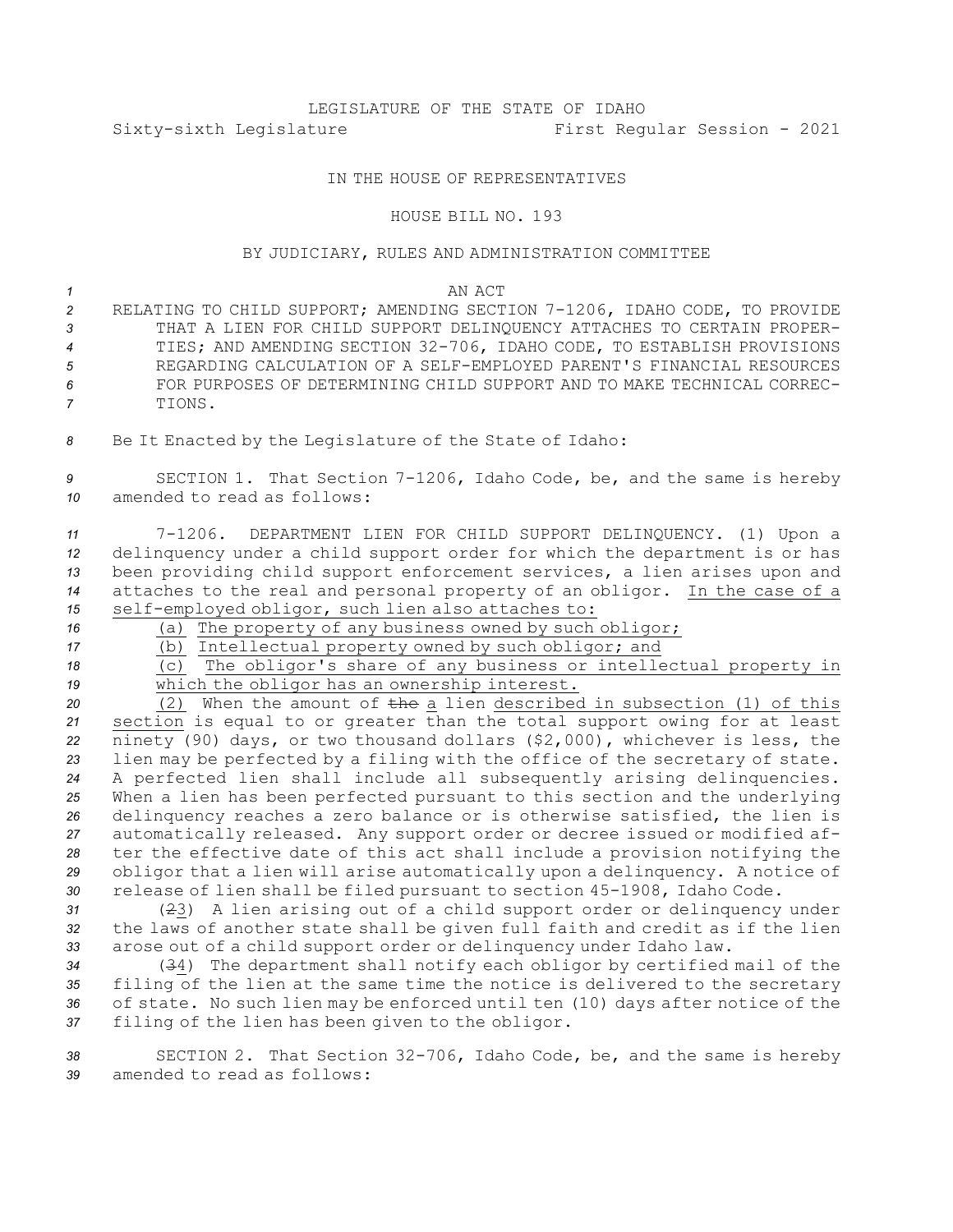32-706. CHILD SUPPORT. (1) In <sup>a</sup> proceeding for divorce or child sup- port, the court may order either or both parents owing <sup>a</sup> duty of support to <sup>a</sup> child to pay an amount reasonable or necessary for his or her support and edu- cation until the child is eighteen (18) years of age, without regard to mari-tal misconduct, after considering all relevant factors, which may include:

*6* (a) The financial resources of the child;

 (b) The financial resources, needs, and obligations of both the cus- todial and noncustodial parents, which ordinarily shall not include <sup>a</sup> parent's community property interest in the financial resources or obligations of <sup>a</sup> spouse who is not <sup>a</sup> parent of the child, unless com-pelling reasons exist;

*<sup>12</sup>* (c) The standard of living the child enjoyed during the marriage;

*<sup>13</sup>* (d) The physical and emotional condition and needs of the child and his *14* or her educational needs;

*<sup>15</sup>* (e) The availability of medical coverage for the child at reasonable *<sup>16</sup>* cost as defined in section 32-1214B, Idaho Code; and

*<sup>17</sup>* (f) The actual tax benefit recognized by the party claiming the federal *<sup>18</sup>* child dependency exemption.

 (2) If the child continues his high school education subsequent to reaching the age of eighteen (18) years, the court may, in its discretion, 21 and after considering all relevant factors which include including those set forth in subsection (1) of this section, order the continuation of support payments until the child discontinues his high school education or reaches the age of nineteen (19) years, whichever is sooner.

 (3) All child support orders shall notify the obligor that the order will be enforced by income withholding pursuant to chapter 12, title 32, Idaho Code. Failure to include this provision does not affect the validity of the support order. The court shall require that the social security num-bers of both the obligor and obligee be included in the order or decree.

 (4) In <sup>a</sup> proceeding for the support of <sup>a</sup> child or <sup>a</sup> minor parent, the court may order the parent(s) of each minor parent to pay an amount reason- able or necessary for the support and education of the child born to the minor parent(s) until the minor parent is eighteen (18) years of age, after consid-ering all relevant factors, which may include:

*35* (a) The financial resources of the child;

*<sup>36</sup>* (b) The financial resources of the minor parent;

*<sup>37</sup>* (c) The financial resources, needs and obligations of the parent of the *<sup>38</sup>* minor parent;

*<sup>39</sup>* (d) The physical and emotional condition and needs of the child and his *40* or her educational needs; and

*<sup>41</sup>* (e) The availability of medical coverage for the child at reasonable *<sup>42</sup>* cost as defined in section 32-1214B, Idaho Code.

 (5) The legislature hereby authorizes and encourages the supreme court of the state of Idaho to adopt and to periodically review for modification guidelines that utilize and implement the factors set forth in subsections (1) through (4) and subsection (7) of this section to create <sup>a</sup> uniform pro- cedure for reaching fair and adequate child support awards. There shall be <sup>a</sup> rebuttable presumption that the amount of the award which would result from the application of the guidelines is the amount of child support to be awarded, unless evidence is presented in <sup>a</sup> particular case that indicates